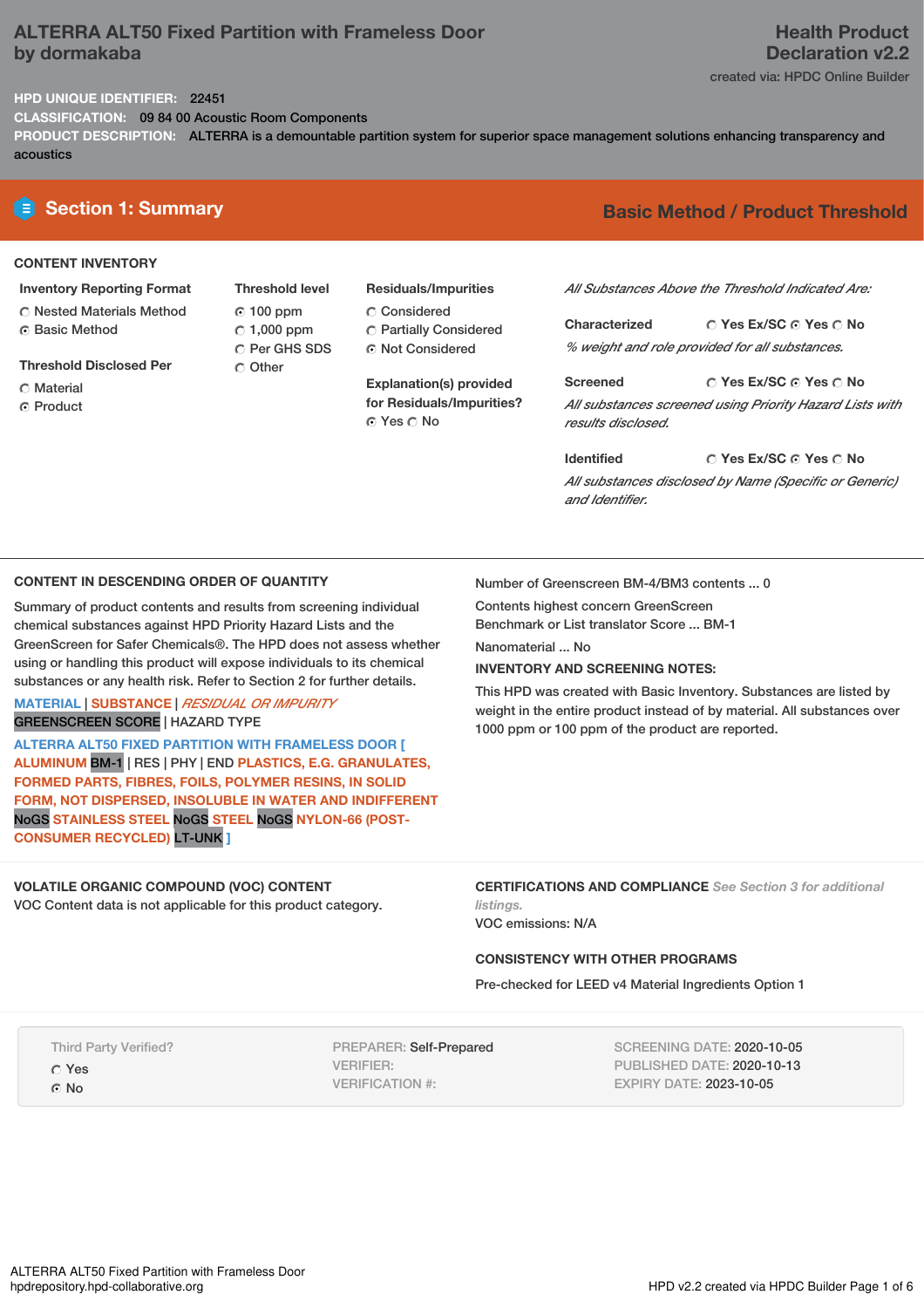This section lists contents in a product based on specific threshold(s) and reports detailed health information including hazards. This HPD uses the *inventory method indicated above, which is one of three possible methods:*

- *Basic Inventory method with Product-level threshold.*
- *Nested Material Inventory method with Product-level threshold*
- *Nested Material Inventory method with individual Material-level thresholds*

Definitions and requirements for the three inventory methods and requirements for each data field can be found in the HPD Open Standard version *2.2, available on the HPDC website at: [www.hpd-collaborative.org/hpd-2-2-standard](https://www.hpd-collaborative.org/hpd-2-2-standard)*

#### **ALTERRA ALT50 FIXED PARTITION WITH FRAMELESS DOOR**

PRODUCT THRESHOLD: 100 ppm  $\qquad \qquad$  RESIDUALS AND IMPURITIES CONSIDERED: No

RESIDUALS AND IMPURITIES NOTES: No residuals or impurities are expected in these materials at or above the inventory threshold. dormakaba products consist of finished components, and no chemical reactions are needed to develop our products.

OTHER PRODUCT NOTES: -

| <b>ALUMINUM</b>            |                                                                |            |                 |                                      |                                                       | ID: 7429-90-5 |
|----------------------------|----------------------------------------------------------------|------------|-----------------|--------------------------------------|-------------------------------------------------------|---------------|
|                            | HAZARD SCREENING METHOD: Pharos Chemical and Materials Library |            |                 | HAZARD SCREENING DATE: 2020-10-05    |                                                       |               |
| %: $86.3400 - 86.3400$     | $GS:$ BM-1                                                     | $RC:$ Both |                 | NANO: <b>No</b>                      | <b>SUBSTANCE ROLE: Hardware</b>                       |               |
| <b>HAZARD TYPE</b>         | <b>AGENCY AND LIST TITLES</b>                                  |            | <b>WARNINGS</b> |                                      |                                                       |               |
| <b>RESPIRATORY</b>         | AOEC - Asthmagens                                              |            |                 | Asthmagen (Rs) - sensitizer-induced  |                                                       |               |
| PHYSICAL HAZARD (REACTIVE) | EU - GHS (H-Statements)                                        |            |                 |                                      | H250 - Catches fire spontaneously if exposed to air   |               |
| PHYSICAL HAZARD (REACTIVE) | EU - GHS (H-Statements)                                        |            |                 |                                      | H261 - In contact with water releases flammable gases |               |
| <b>ENDOCRINE</b>           | <b>TEDX</b> - Potential Endocrine Disruptors                   |            |                 | <b>Potential Endocrine Disruptor</b> |                                                       |               |

SUBSTANCE NOTES: Base profile, base profile cover, door rebating, lock, tubular and acessories

## **PLASTICS, E.G. GRANULATES, FORMED PARTS, FIBRES, FOILS, POLYMER RESINS, IN SOLID FORM, NOT DISPERSED, INSOLUBLE IN WATER AND INDIFFERENT**

ID: **937182-60-0**

HAZARD SCREENING METHOD: **Pharos Chemical and Materials Library** HAZARD SCREENING DATE: **2020-10-05**

| $\%$ : 10.1900 - 10.1900 | GS: NoGS               | RC: None        | NANO: No | <b>SUBSTANCE ROLE: Hardware</b>                |
|--------------------------|------------------------|-----------------|----------|------------------------------------------------|
| <b>HAZARD TYPE</b>       | AGENCY AND LIST TITLES | <b>WARNINGS</b> |          |                                                |
| None found               |                        |                 |          | No warnings found on HPD Priority Hazard Lists |

SUBSTANCE NOTES: Seal, frame cover seal, door rebating seal, fixed seal and gripper clamp

| <b>STAINLESS STEEL</b> |                                                                |          |                                   | ID: 12597-68-1                                 |
|------------------------|----------------------------------------------------------------|----------|-----------------------------------|------------------------------------------------|
|                        | HAZARD SCREENING METHOD: Pharos Chemical and Materials Library |          | HAZARD SCREENING DATE: 2020-10-05 |                                                |
| %: $2.6900 - 2.6900$   | <b>GS: NoGS</b>                                                | RC: Both | NANO: No                          | <b>SUBSTANCE ROLE: Hardware</b>                |
| <b>HAZARD TYPE</b>     | AGENCY AND LIST TITLES                                         |          | <b>WARNINGS</b>                   |                                                |
| None found             |                                                                |          |                                   | No warnings found on HPD Priority Hazard Lists |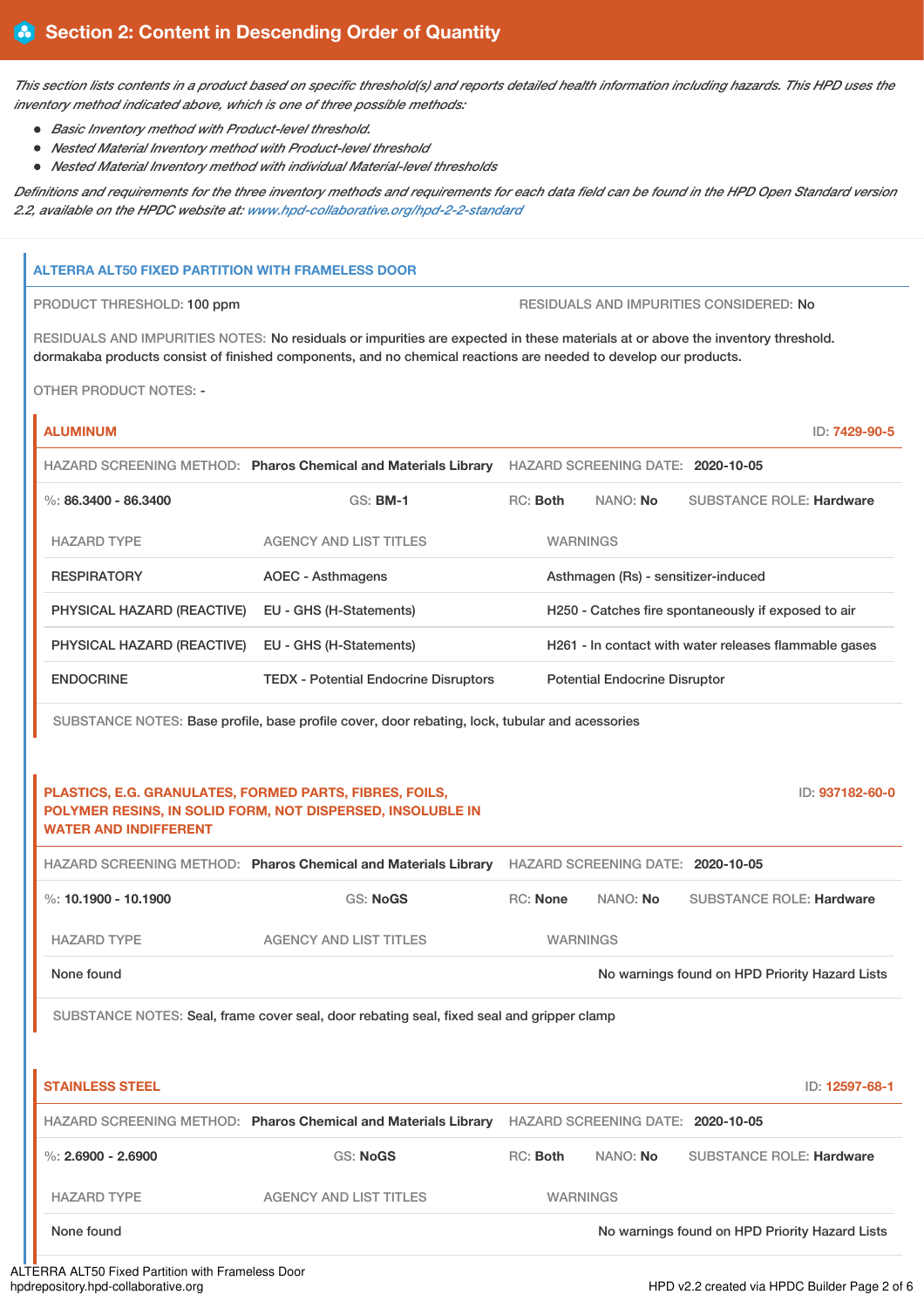| SUBSTANCE NOTES: Screws, strike plate and cylinder |  |  |
|----------------------------------------------------|--|--|
|----------------------------------------------------|--|--|

| <b>STEEL</b>                                      |                                                                                                  |                 |                                   | ID: 12597-69-2                                 |
|---------------------------------------------------|--------------------------------------------------------------------------------------------------|-----------------|-----------------------------------|------------------------------------------------|
|                                                   | HAZARD SCREENING METHOD: Pharos Chemical and Materials Library HAZARD SCREENING DATE: 2020-10-05 |                 |                                   |                                                |
| %: $0.6400 - 0.6400$                              | <b>GS: NoGS</b>                                                                                  | RC: Both        | NANO: No                          | <b>SUBSTANCE ROLE: Hardware</b>                |
| <b>HAZARD TYPE</b>                                | <b>AGENCY AND LIST TITLES</b>                                                                    | <b>WARNINGS</b> |                                   |                                                |
| None found                                        |                                                                                                  |                 |                                   | No warnings found on HPD Priority Hazard Lists |
| SUBSTANCE NOTES: Connector and hinge fixing block |                                                                                                  |                 |                                   |                                                |
|                                                   |                                                                                                  |                 |                                   |                                                |
| <b>NYLON-66 (POST-CONSUMER RECYCLED)</b>          |                                                                                                  |                 |                                   | ID: 32131-17-2                                 |
|                                                   | HAZARD SCREENING METHOD: Pharos Chemical and Materials Library                                   |                 | HAZARD SCREENING DATE: 2020-10-05 |                                                |
| %: $0.1500 - 0.1500$                              | <b>GS: LT-UNK</b>                                                                                | <b>RC: None</b> | NANO: No                          | <b>SUBSTANCE ROLE: Hardware</b>                |
| <b>HAZARD TYPE</b>                                | <b>AGENCY AND LIST TITLES</b>                                                                    | <b>WARNINGS</b> |                                   |                                                |
| None found                                        |                                                                                                  |                 |                                   | No warnings found on HPD Priority Hazard Lists |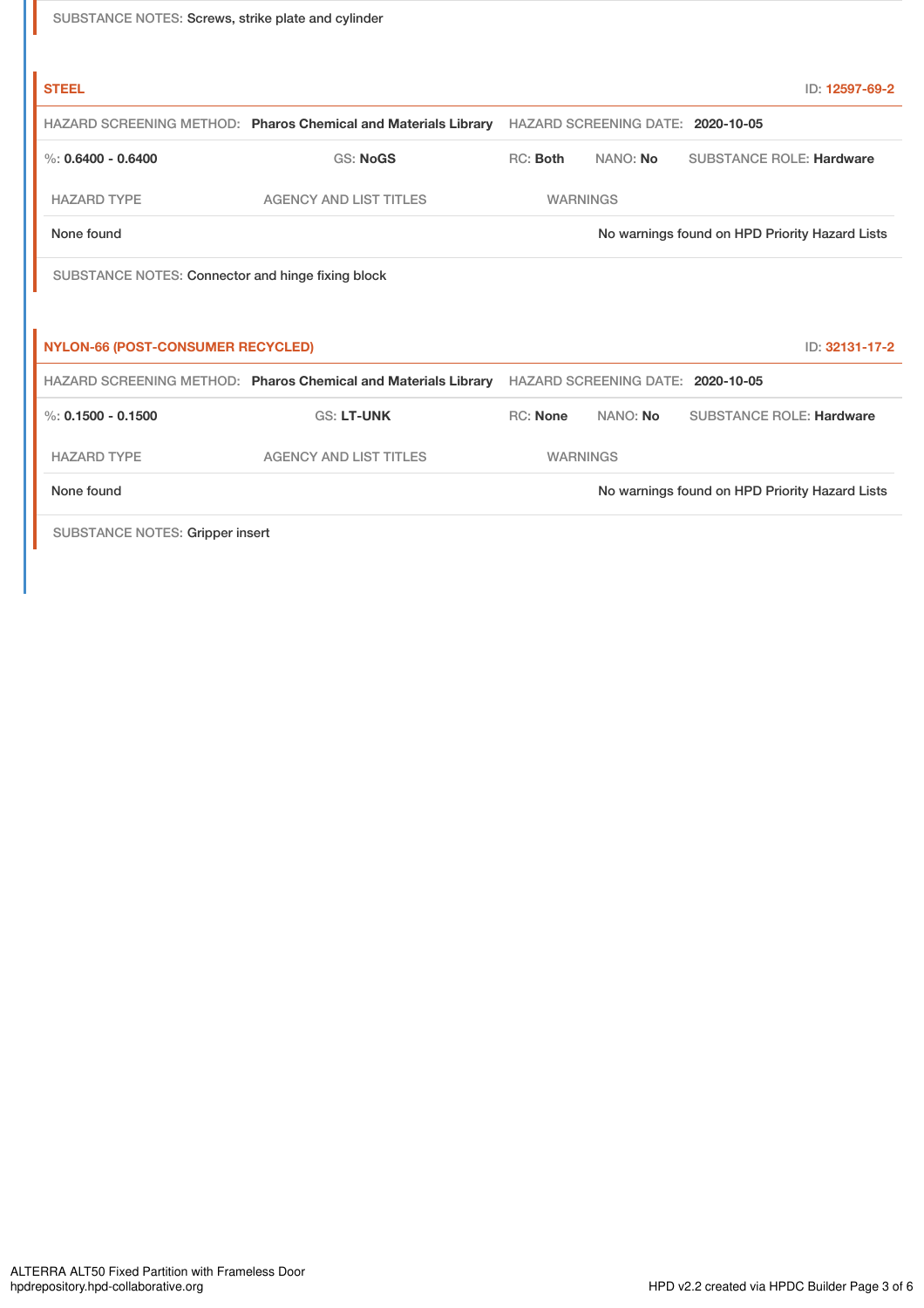This section lists applicable certification and standards compliance information for VOC emissions and VOC content. Other types of health or *environmental performance testing or certifications completed for the product may be provided.*

| <b>VOC EMISSIONS</b>                                               | N/A                                     |                       |
|--------------------------------------------------------------------|-----------------------------------------|-----------------------|
| CERTIFYING PARTY: Self-declared<br><b>APPLICABLE FACILITIES: -</b> | ISSUE DATE: 2020-10- EXPIRY DATE:<br>05 | CERTIFIER OR LAB: N/A |
| <b>CERTIFICATE URL:</b>                                            |                                         |                       |

CERTIFICATION AND COMPLIANCE NOTES: This HPD is for a product that is NOT liquid/wet applied.

# **Section 4: Accessories**

This section lists related products or materials that the manufacturer requires or recommends for installation (such as adhesives or fasteners), maintenance, cleaning, or operations. For information relating to the contents of these related products, refer to their applicable Health Product *Declarations, if available.*

No accessories are required for this product.

# **Section 5: General Notes**

dormakaba has resulted from the merger of the two well-established brands Dorma and Kaba, both known for their expertise in the area of smart and secure access solutions. Together we stand for more than 150 years of security and reliability. Our master brand dormakaba stands for our offering of products, solutions and services for secure access to buildings and rooms from a single source. Our global brand power supports us to become the trusted industry leader. For more information, please go to: www.dormakaba.com. The information contained in this HPD is to be used only as a voluntary information on our products. dormakaba makes no representation or warranty as to the completeness or accuracy of the information contained herein. The products and specifications set forth in this HPD are subject to change without notice and dormakaba disclaims any and all liability for such changes. The information contained herein is provided without warranties of any kind, either express or implied, and dormakaba disclaims any and all liability for typographical, printing, or production errors or changes affecting the specifications contained herein. dormakaba DISCLAIMS ALL WARRANTIES, EXPRESS OR IMPLIED, INCLUDING, BUT NOT LIMITED TO, THE IMPLIED WARRANTIES OF MERCHANTABILITY AND FITNESS FOR A PARTICULAR PURPOSE. IN NO EVENT WILL dormakaba BE LIABLE FOR ANY INCIDENTAL, INDIRECT OR CONSEQUENTIAL DAMAGES ARISING FROM THE SALE OR USE OF ANY PRODUCT. All sales of products shall be subject to dormakaba's applicable General Terms and Conditions, a copy of which will be provided by your local dormakaba organisation upon request.